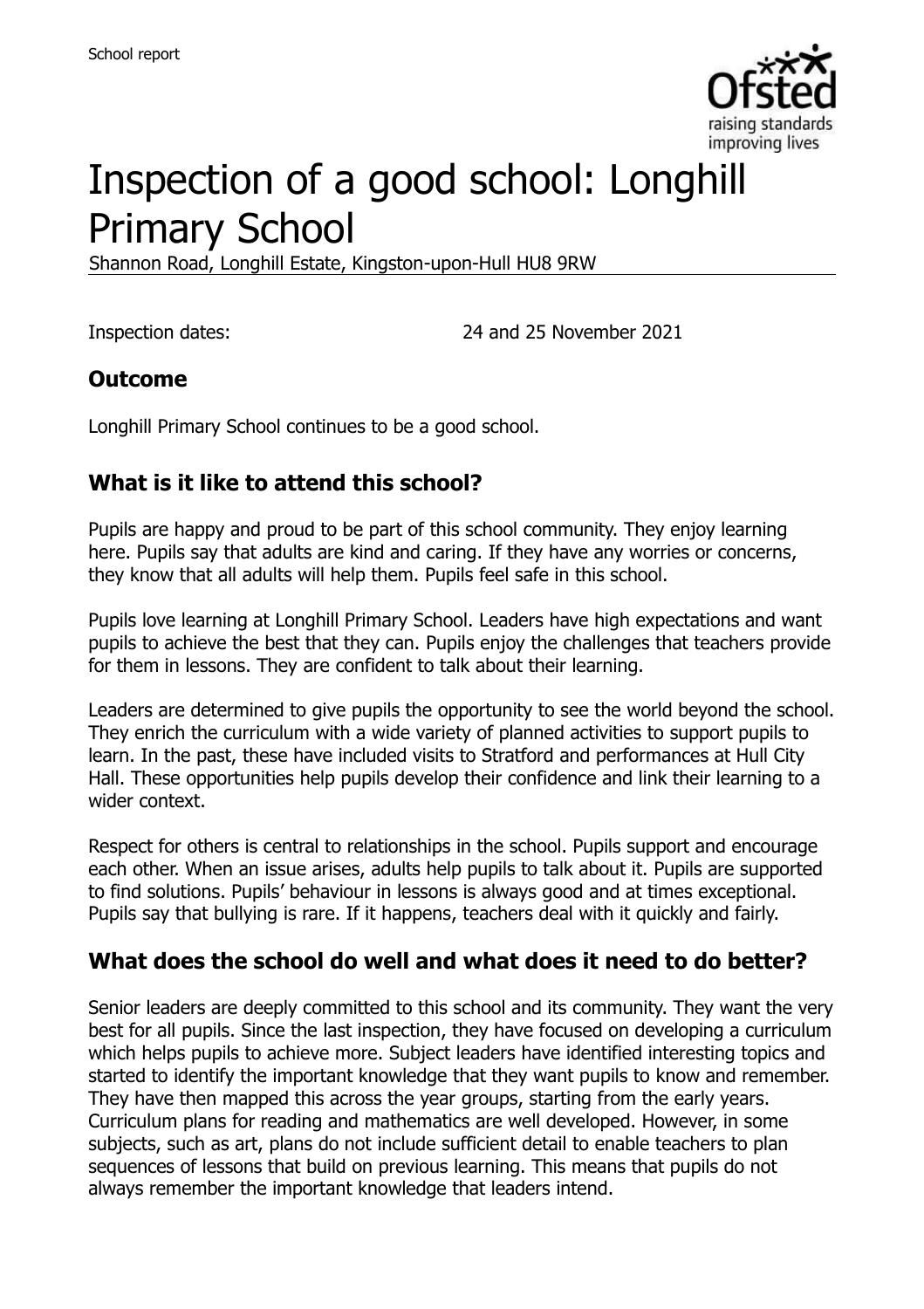

Pupils with special educational needs and/or disabilities (SEND) are well supported in this inclusive school. Teachers have a clear understanding of how to match learning to meet individual needs. As a result, pupils with SEND are making good progress against their individual learning plans.

Reading is at the heart of the school curriculum. Leaders have invested in books to promote a love of reading in every class. Pupils read daily to increase their fluency and understanding of texts. They visit the library at lunchtimes and attend reading clubs after school to read to adults.

Leaders see the earliest years at Longhill as building blocks for the future. Pupils work in key worker groups and talk is at the centre of all that they do. Teachers focus on developing children's communication skills from the very first day in school. This results in confident, settled children who are keen to share their ideas and thoughts.

Leaders have ensured that the teaching of early reading is strong and consistent. They ensure that pupils read daily at school. Pupils at the earliest stages of learning to read are supported by skilled staff. Teachers focus on teaching pupils to hear sounds in words and blend them together. Assessment is used well to check pupils' understanding. Any pupil falling behind is quickly identified and supported to get back on track. Leaders are passionate about trying to ensure that pupils read daily both in school and at home. Reading events are held to show parents how they can support with reading at home. However, these are not always well attended.

Mathematics is a strength of the school. A consistent teaching approach helps pupils to understand the expectations in each lesson. Teachers plan lessons which develop understanding of number and help pupils to learn key facts. Pupils then confidently apply this knowledge, using taught methods, to solve problems. Pupils often say that mathematics is their favourite subject.

All staff have high expectations of pupils' behaviour. Pupils are interested in their learning and this helps them to focus well in lessons. Leaders teach pupils to deal with disputes if they arise. Pupils talk about problems and look for resolutions together. Pupils say that teachers address issues fairly and justly.

Pupils have wide and varied opportunities to learn about the wider world. An example of this is when teachers used a recent visit to the Cenotaph to support learning about the meaning of respect and remembrance. Pupils visit care homes and raise money for charities. They can vote for reading ambassadors and school councillors. The regular visit from the resident poet is a highlight for all pupils.

# **Safeguarding**

The arrangements for safeguarding are effective.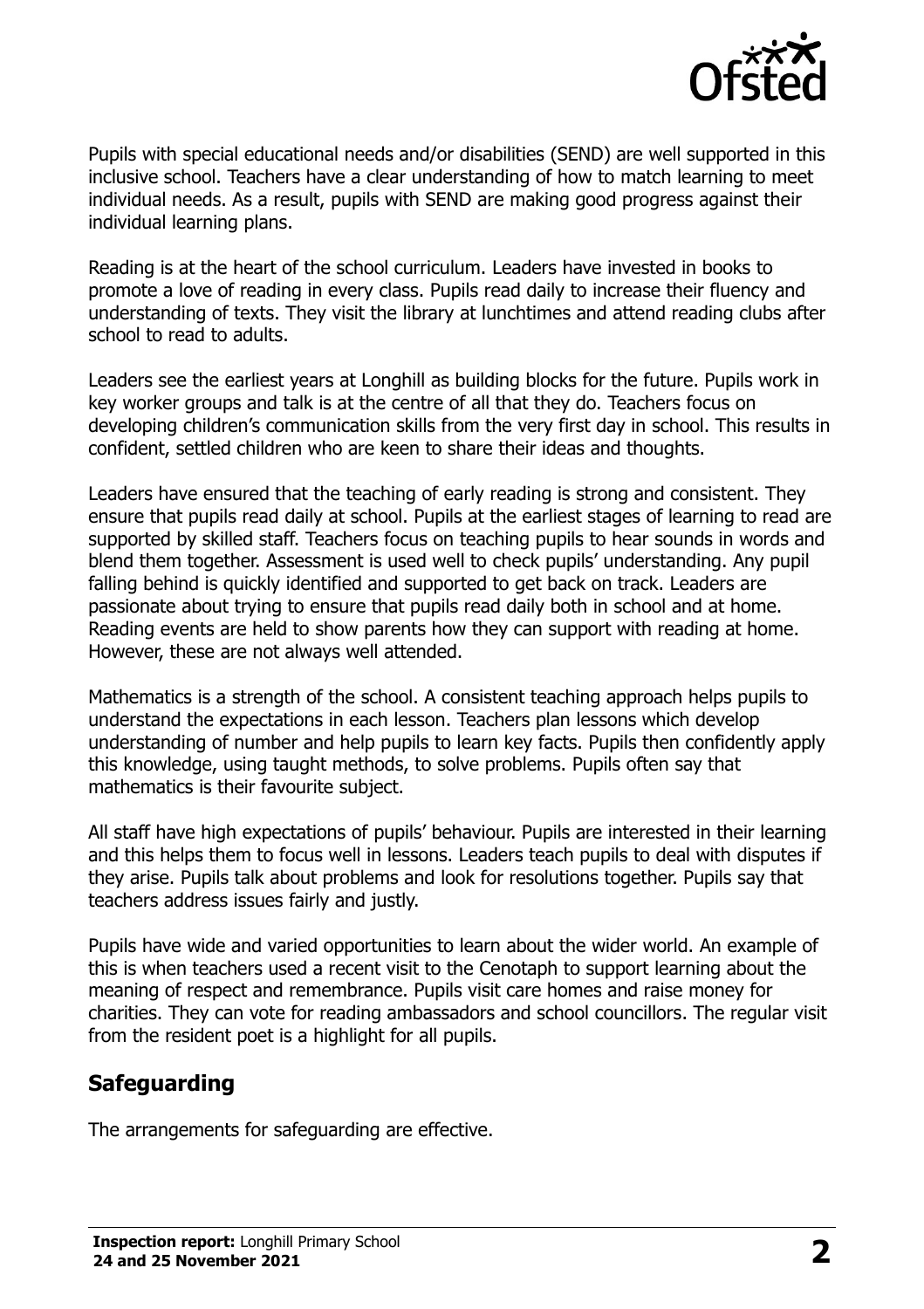

Safeguarding is extremely important to all staff in this school. Leaders ensure that all staff have regular training. They have clear and robust systems in place for staff to report any concerns. Swift actions are taken and referrals made to relevant agencies when needed.

The wider pastoral team works with a number of agencies to support families. Pupils recognise that the adults in the school are there to keep them safe and help them if they are worried.

Leaders actively seek ways to support families. Parents are welcomed into school for coffee mornings or information events about safety.

Pupils are taught how to stay safe through the curriculum. They talk with confidence about issues such as staying safe online and what to do about cyber bullying.

### **What does the school need to do to improve?**

#### **(Information for the school and appropriate authority)**

- In some subjects, curriculum plans do not identify the important knowledge and concepts that leaders intend pupils should learn. As a result, teachers are not able to plan sequences of lessons that enable pupils to secure this knowledge. Leaders must ensure that the curriculum is planned effectively for every subject. This will then ensure that learning is progressive and coherent. Pupils will then be able to build upon prior learning to make greater progress.
- Leaders and those responsible for governance should ensure that they continue in their relentless efforts to support parents to read with their children. Some pupils do not read as regularly as others. This means that they do not have the same opportunities to develop greater fluency with reading. Enabling parents to share a range of books with their children will encourage pupils to read more widely and more often.

# **Background**

When we have judged a school to be good, we will then normally go into the school about once every four years to confirm that the school remains good. This is called a section 8 inspection of a good or outstanding school, because it is carried out under section 8 of the Education Act 2005. We do not give graded judgements on a section 8 inspection. However, if we find evidence that a school would now receive a higher or lower grade, then the next inspection will be a section 5 inspection. Usually this is within one to two years of the date of the section 8 inspection. If we have serious concerns about safeguarding, behaviour or the quality of education, we will deem the section 8 inspection as a section 5 inspection immediately.

This is the second section 8 inspection since we judged the predecessor school, Longhill Primary School, to be good in April 2013.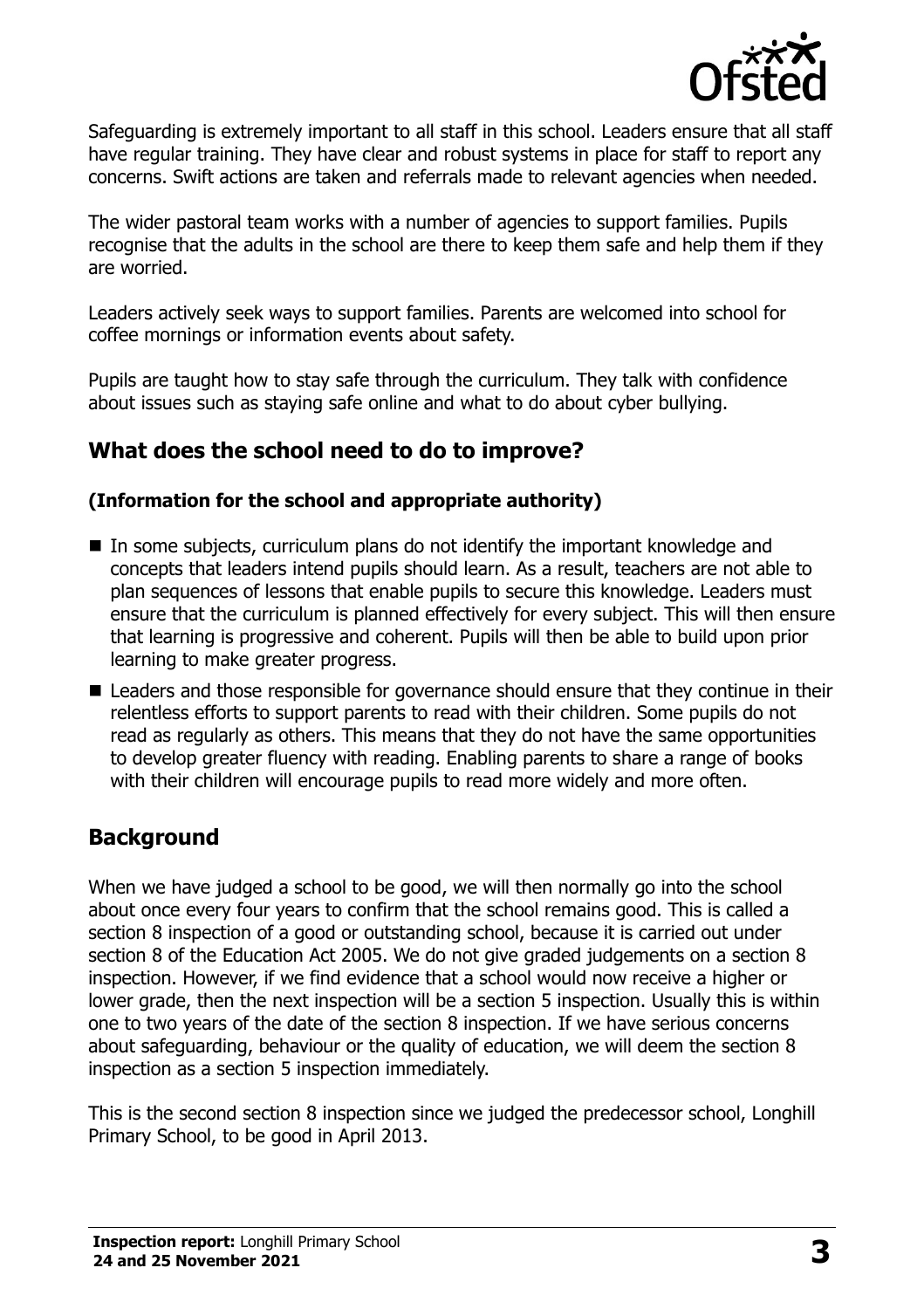

#### **How can I feed back my views?**

You can use [Ofsted Parent View](https://parentview.ofsted.gov.uk/) to give Ofsted your opinion on your child's school, or to find out what other parents and carers think. We use information from Ofsted Parent View when deciding which schools to inspect, when to inspect them and as part of their inspection.

The Department for Education has further [guidance](http://www.gov.uk/complain-about-school) on how to complain about a school.

If you are the school and you are not happy with the inspection or the report, you can [complain to Ofsted.](https://www.gov.uk/complain-ofsted-report)

#### **Further information**

You can search for [published performance information](http://www.compare-school-performance.service.gov.uk/) about the school.

In the report, ['disadvantaged pupils'](http://www.gov.uk/guidance/pupil-premium-information-for-schools-and-alternative-provision-settings) refers to those pupils who attract government pupil premium funding: pupils claiming free school meals at any point in the last six years and pupils in care or who left care through adoption or another formal route.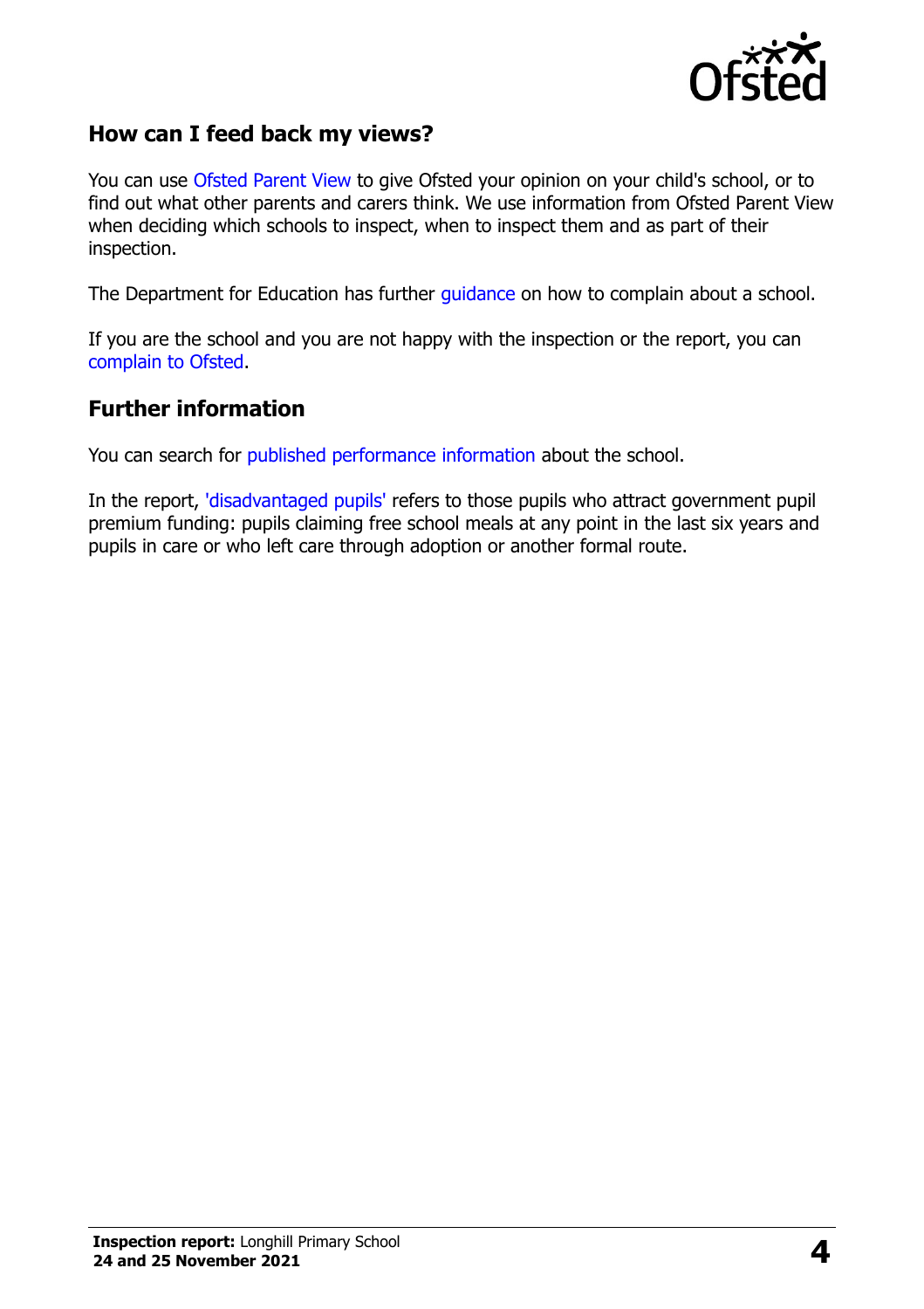

## **School details**

| Unique reference number             | 140245                                                                 |
|-------------------------------------|------------------------------------------------------------------------|
| <b>Local authority</b>              | Kingston Upon Hull City Council                                        |
| <b>Inspection number</b>            | 10199995                                                               |
| <b>Type of school</b>               | Primary                                                                |
| <b>School category</b>              | Academy converter                                                      |
| Age range of pupils                 | 3 to 11                                                                |
| <b>Gender of pupils</b>             | Mixed                                                                  |
| Number of pupils on the school roll | 387                                                                    |
| <b>Appropriate authority</b>        | Board of trustees                                                      |
| <b>Chair of trust</b>               | <b>Graham Wilson</b>                                                   |
| <b>Headteacher</b>                  | Mark Batty                                                             |
| Website                             | www.longhillprimary.org.uk/                                            |
| Date of previous inspection         | 14 September 2016, under section 8 of the<br><b>Education Act 2005</b> |

# **Information about this school**

- This is a larger-than-average primary school.
- The school converted to an academy in October 2013 and joined the Hull Collaborative Academy Trust in July 2017.
- $\blacksquare$  The proportion of pupils with SEND is above average.
- If required, the school uses specialist provision at Wansbeck Primary School in Hull to support pupils with specific social and emotional needs.

# **Information about this inspection**

- This was the first routine inspection the school received since the COVID-19 began. The inspectors discussed the impact of the pandemic with school leaders and have taken that into account in their evaluation.
- The inspector met with the executive headteacher, head of school, senior leaders and teachers. Meetings were also held with representatives of the trust, subject leaders and the special educational needs coordinator.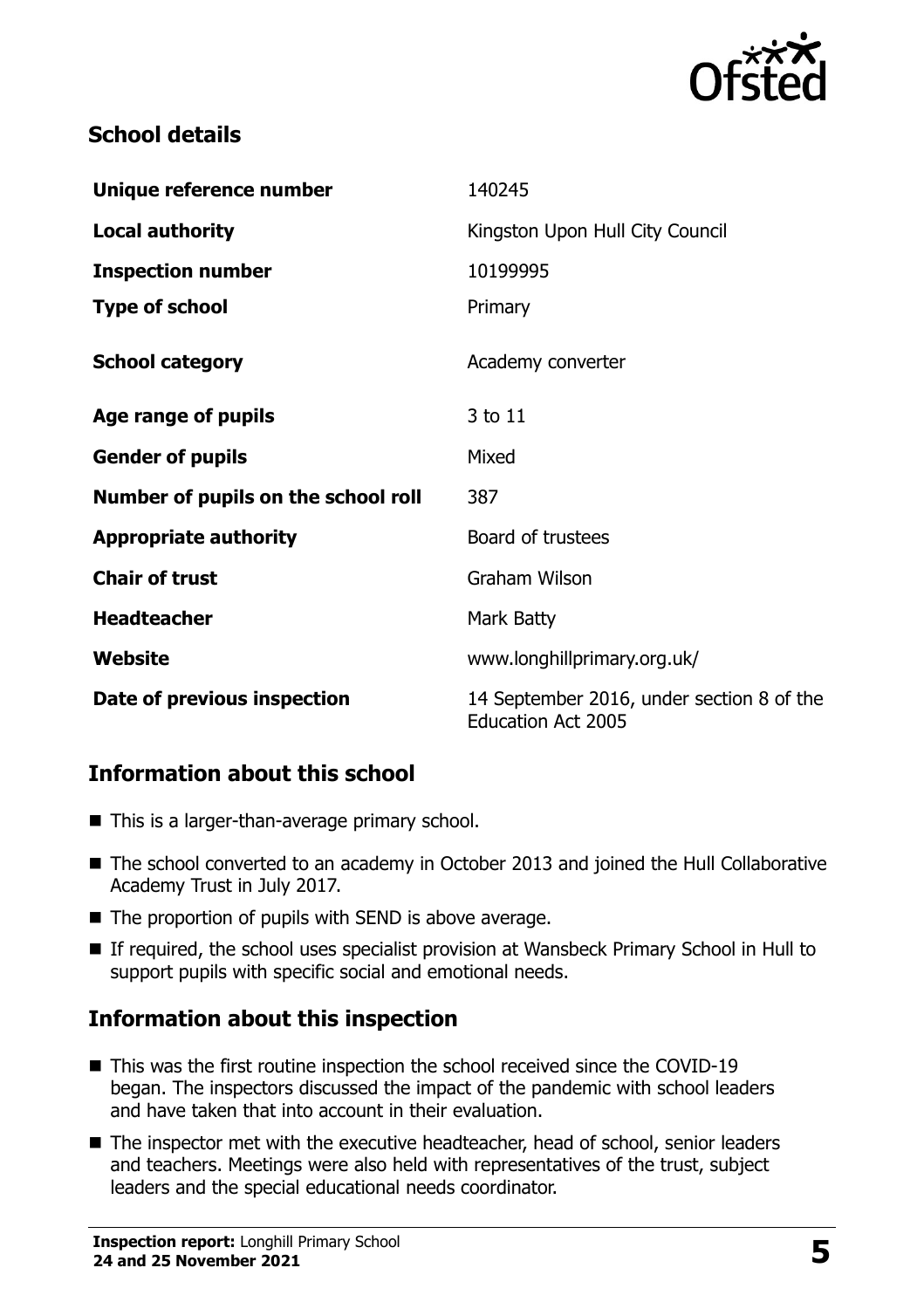

- A range of documents were scrutinised, including the school self-evaluation documents and plans for improvement, as well as minutes from meetings of the trust.
- The inspector carried out deep dives in reading, mathematics and art and design. The inspector visited lessons, accompanied by subject leaders. Books from a range of subjects were looked at and discussions were held with pupils and teachers about lessons visited.
- The arrangements for safeguarding were checked. This included checking the single central record. Discussions were held with the leaders about safeguarding systems and processes. Discussions about attendance and behaviour were also held.
- The inspector gathered pupils' views about the school through formal and informal discussions with pupils during the course of the inspection. These discussions took place during lessons, in meetings and at break times. Behaviour was observed at various times during the school day, in lessons, break and lunchtime and in the breakfast club.
- The inspector met some parents at the end of the school day to gain their views of the school. 16 responses to the online survey, Parent View, were considered along with 17 additional free-text comments. 34 responses to Ofsted's online staff questionnaire were also reviewed.

#### **Inspection team**

Andrea Batley, lead inspector Her Majesty's Inspector